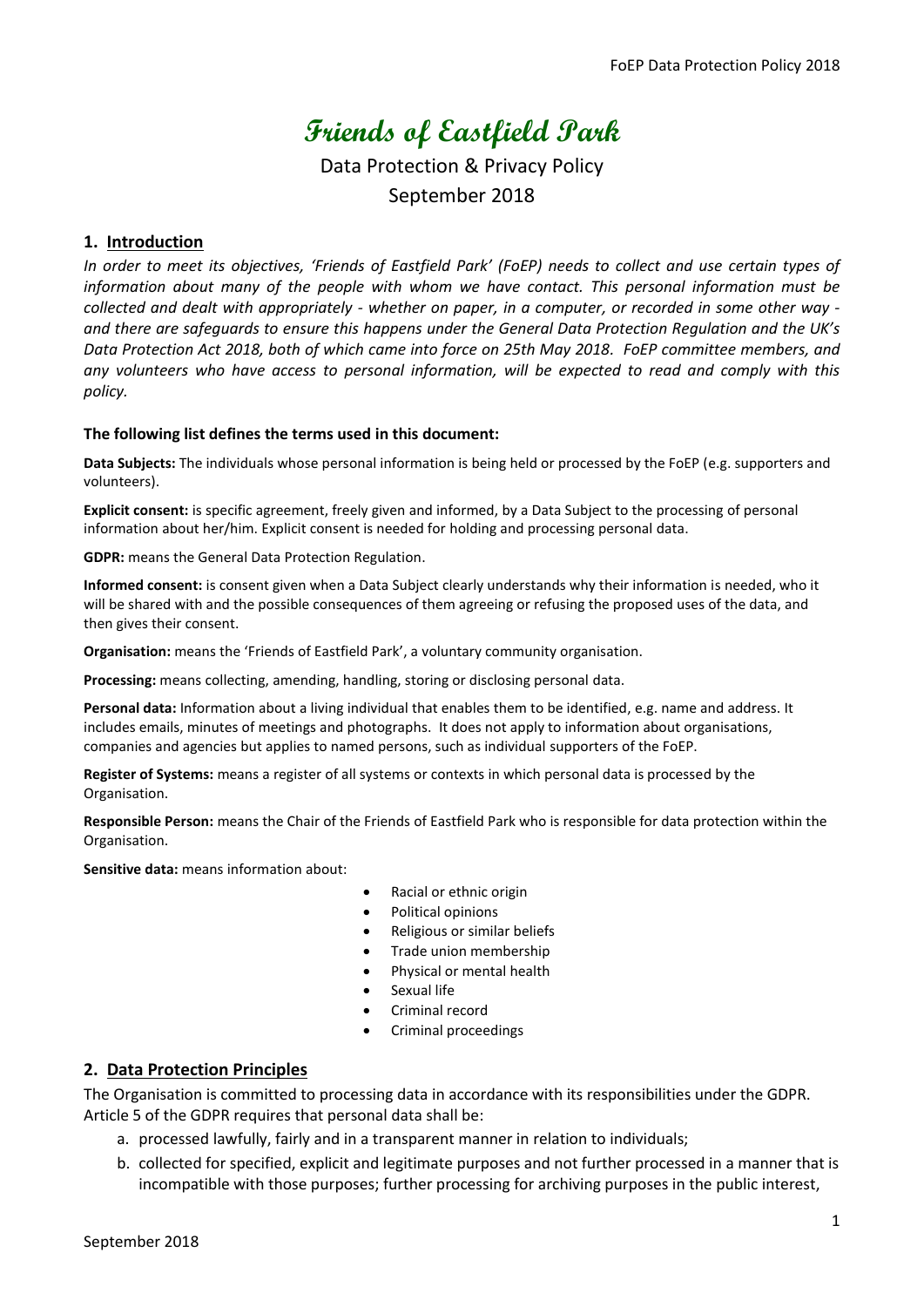scientific or historical research purposes or statistical purposes shall not be considered to be incompatible with the initial purposes;

- c. adequate, relevant and limited to what is necessary in relation to the purposes for which they are processed;
- d. accurate and, where necessary, kept up to date; every reasonable step must be taken to ensure that personal data that are inaccurate, having regard to the purposes for which they are processed, are erased or rectified without delay;
- e. kept in a form which permits identification of data subjects for no longer than is necessary for the purposes for which the personal data are processed; personal data may be stored for longer periods insofar as the personal data will be processed solely for archiving purposes in the public interest, scientific or historical research purposes or statistical purposes subject to implementation of the appropriate technical and organisational measures required by the GDPR in order to safeguard the rights and freedoms of individuals; and
- f. processed in a manner that ensures appropriate security of the personal data, including protection against unauthorised or unlawful processing and against accidental loss, destruction or damage, using appropriate technical or organisational measures.

# **3. General Provisions**

- a. This policy applies to all personal data processed by the Organisation. Whilst access to personal information is limited to certain FoEP committee members and carefully chosen volunteers, volunteers working for the Organisation may undertake additional tasks which involve the collection of personal information from members of the public. In such circumstances we will let people know why we are collecting the data and it is our responsibility to ensure the data is only used for this purpose.
- b. The Responsible Person shall take responsibility for the Organisation's ongoing compliance with this policy.
- c. This policy shall be reviewed at least annually.
- d. Provided this policy is followed, the Organisation is exempt from the need to register with the Information Commissioner's Office as an organisation that processes personal data. Specifically, we will:
	- only process information necessary to establish or maintain membership or support;
	- only process information necessary to provide or administer activities for people who are members of the Organisation or have regular contact with it;
	- only hold information about individuals whose data we need to process for this exempt purpose;
	- only process personal information that is necessary for this exempt purpose.

# **4. Lawful, fair and transparent processing**

- a. To ensure its processing of data is lawful, fair and transparent, the Organisation shall maintain a Register of Systems.
- b. The Register of Systems shall be reviewed at least annually.
- c. Individuals have the right to access their personal data and any such requests made to the Organisation shall be dealt with in a timely manner.
- d. Individuals have a right to have data corrected if it is wrong, to prevent use which is causing them damage or distress or to stop communications from the Organisation being sent to them.

# **5. Lawful purposes**

a. All data processed by the Organisation must be done on one of the following lawful bases: consent, contract, legal obligation, vital interests, public task or legitimate interests.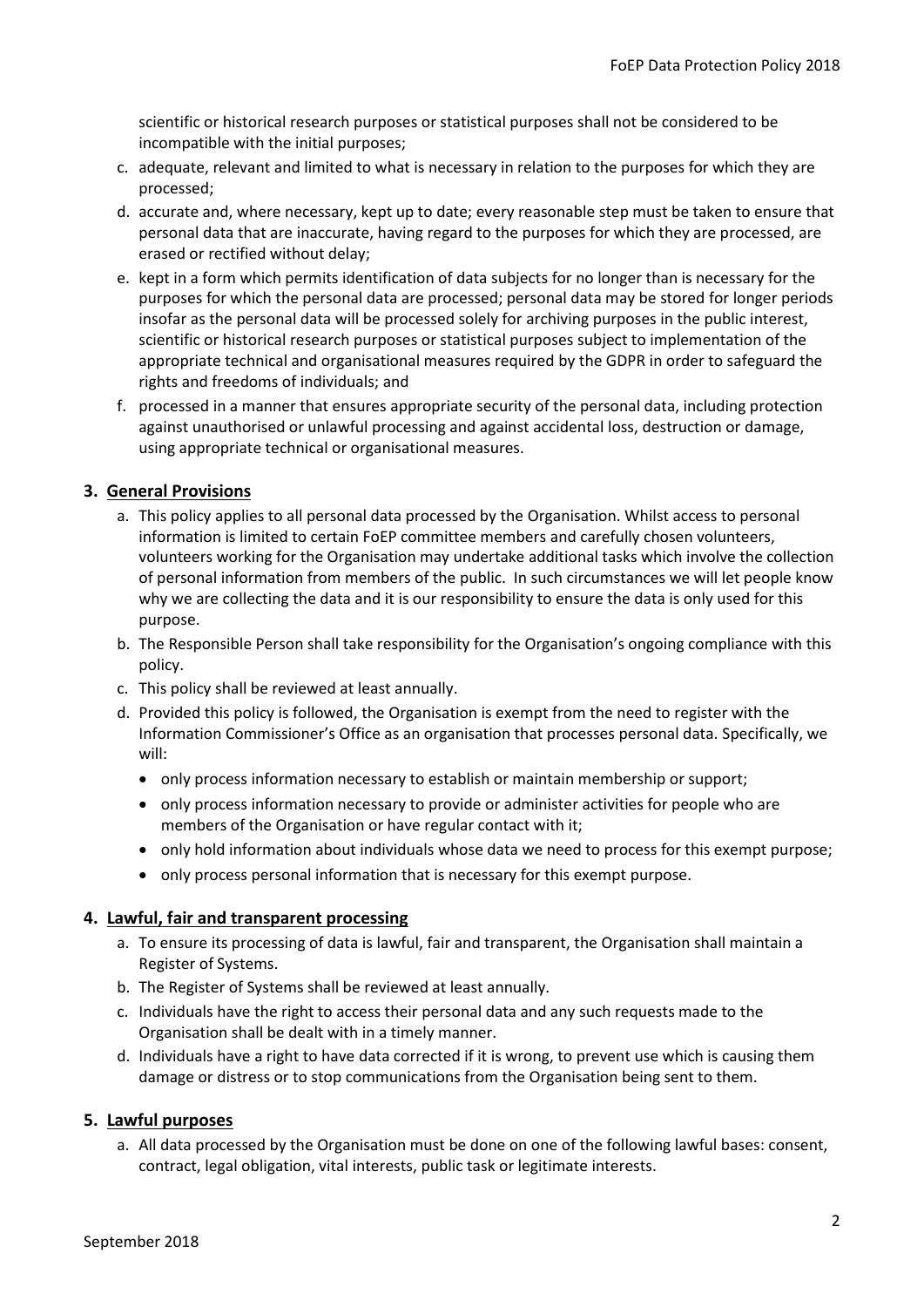- b. The Organisation shall note the appropriate lawful basis in the Register of Systems.
- c. Where consent is relied upon as a lawful basis for processing data, evidence of opt-in explicit consent shall be kept with the personal data.
- d. Where communications are sent to individuals based on their explicit consent, the option for the individual to revoke their consent should be clearly available and systems should be in place to ensure such revocation is reflected accurately in the Organisation's systems.

#### **6. Data minimisation**

- a. The Organisation shall ensure that personal data are adequate, relevant and limited to what is necessary in relation to the purposes for which they are processed.
- b. Although the Organisation will keep certain personal data about its supporters (including name, address, phone number and email address and, possibly, occupation, place of work, positions held within the FoEP, membership of other relevant organisations, skills, interests and date of birth) it will not obtain or hold any sensitive data other that than which is in the public domain (for example, the political affiliations of elected Councillors).

# **7. Accuracy**

- a. The Organisation shall take reasonable steps to ensure that personal data is accurate and, where necessary, up to date.
- b. Members of the Organisation will be encouraged to notify the Chair and/or Secretary whenever the personal information supplied to the Organisation changes. The Chair and Secretary shall ensure that updated information is corrected on the Organisation's databases in a timely manner.

#### **8. Collection of Data**

- a. The FoEP will ensure that data is collected within the boundaries defined in this policy. This applies to data that is collected in person, or by completing a form.
- b. When collecting data, the FoEP will ensure that, as far as is reasonably practicable, the Data Subject:
	- Clearly understands why the information is needed,
	- Understands how the information will be used and the possible consequences of refusing consent,
	- Grants explicit and informed consent, either written or verbally, for the data to be processed,
	- Is competent to give consent and has given so freely without duress.
- c. When carrying out general public consultations, the Organisation will collect anonymous opinions that cannot be linked to a named individual. If a Data Subject particularly wishes their name to be associated with a particular point of view, they must submit a signed written declaration giving their informed consent and the opinion they hold.
- d. Since the Organisation does not respond to anonymous complaints, all personal data relating to complainants must be destroyed after the complaint has been dealt with, unless the complainant gives explicit informed consent to the personal information being archived along with the complaint.
- e. The names of people attending committee and other FoEP meetings, including visitors, will normally be recorded in the minutes of the meeting. If a visitor does not wish to have their name recorded this should be stated at the beginning of the meeting when Apologies are recorded.
- f. The names of volunteers attending FoEP activities and helping organise FoEP events are recorded for health and safety reasons by the lead organiser or other FoEP representative. These lists are not to be published and should be destroyed after statistical information (such as number of volunteer hours contributed) is recorded anonymously.

# **9. Disclosure of Data**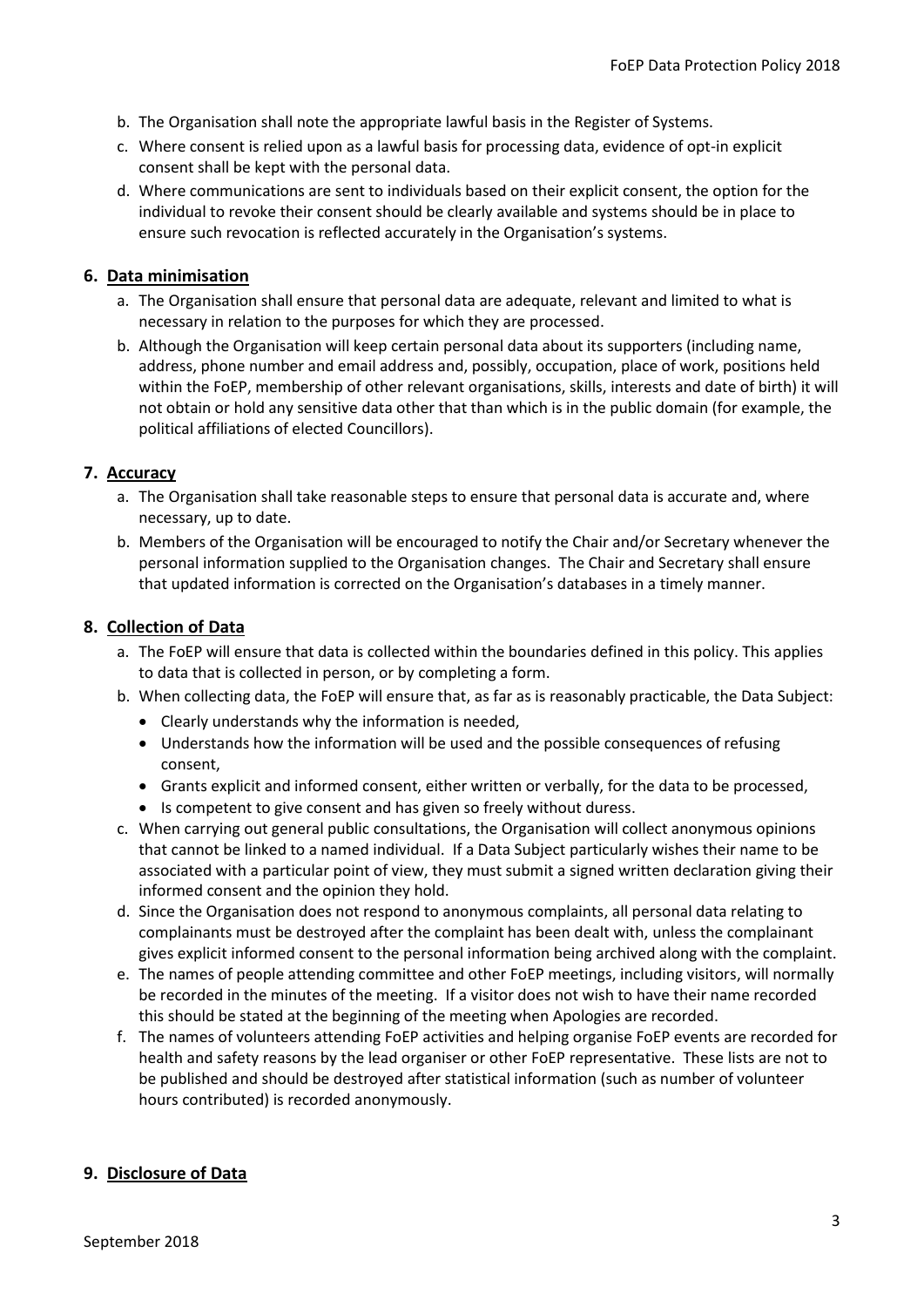- a. The FoEP may share data with other agencies such as the local authority, funding bodies and other voluntary agencies.
- b. In most circumstances the Data Subject will be made aware how and with whom their information will be shared. There are circumstances where the law allows the FoEP to disclose data (including sensitive data) without the data subject's consent.

These are:

- 1. Carrying out a legal duty or as authorised by the Secretary of State,
- 2. Protecting vital interests of a Data Subject or other person,
- 3. The Data Subject has already made the information public,
- 4. Conducting any legal proceedings, obtaining legal advice or defending any legal rights,
- 5. Monitoring for equal opportunities purposes i.e. race, disability or religion,
- 6. Providing a confidential service where the Data Subject's consent cannot be obtained or where it is reasonable to proceed without consent: e.g. where we would wish to avoid forcing stressed or ill Data Subjects to provide consent signatures.

#### **10. Archiving / Removal**

- a. To ensure that personal data is kept for no longer than necessary, the Organisation shall put in place an archiving policy for each area in which personal data is processed and review this process annually.
- b. The archiving policy shall consider what data should/must be retained, for how long, and why.

#### **11. Security**

- a. The Organisation shall ensure that personal data is stored securely using modern software that is kept up to date.
- b. Access to personal data shall be limited to committee members and authorised volunteers who need access. Appropriate security measures shall be in place to avoid unauthorised sharing of information.
- c. When personal data is deleted this should be done safely such that the data is irrecoverable.
- d. Appropriate back-up and disaster recovery solutions shall be in place.

#### **12. Breach**

In the event of a breach of security leading to the accidental or unlawful destruction, loss, alteration, unauthorised disclosure of, or access to, personal data, the Organisation shall promptly assess the risk to people's rights and freedoms and, if appropriate, report this breach to the ICO.

This policy will be updated as necessary to reflect best practice in data management, security and control.

Approved by the FoEP Committee: 18<sup>th</sup> September 2018

Signed: V.C.F. Smith

Agreed / Revised at the FoEP AGM on: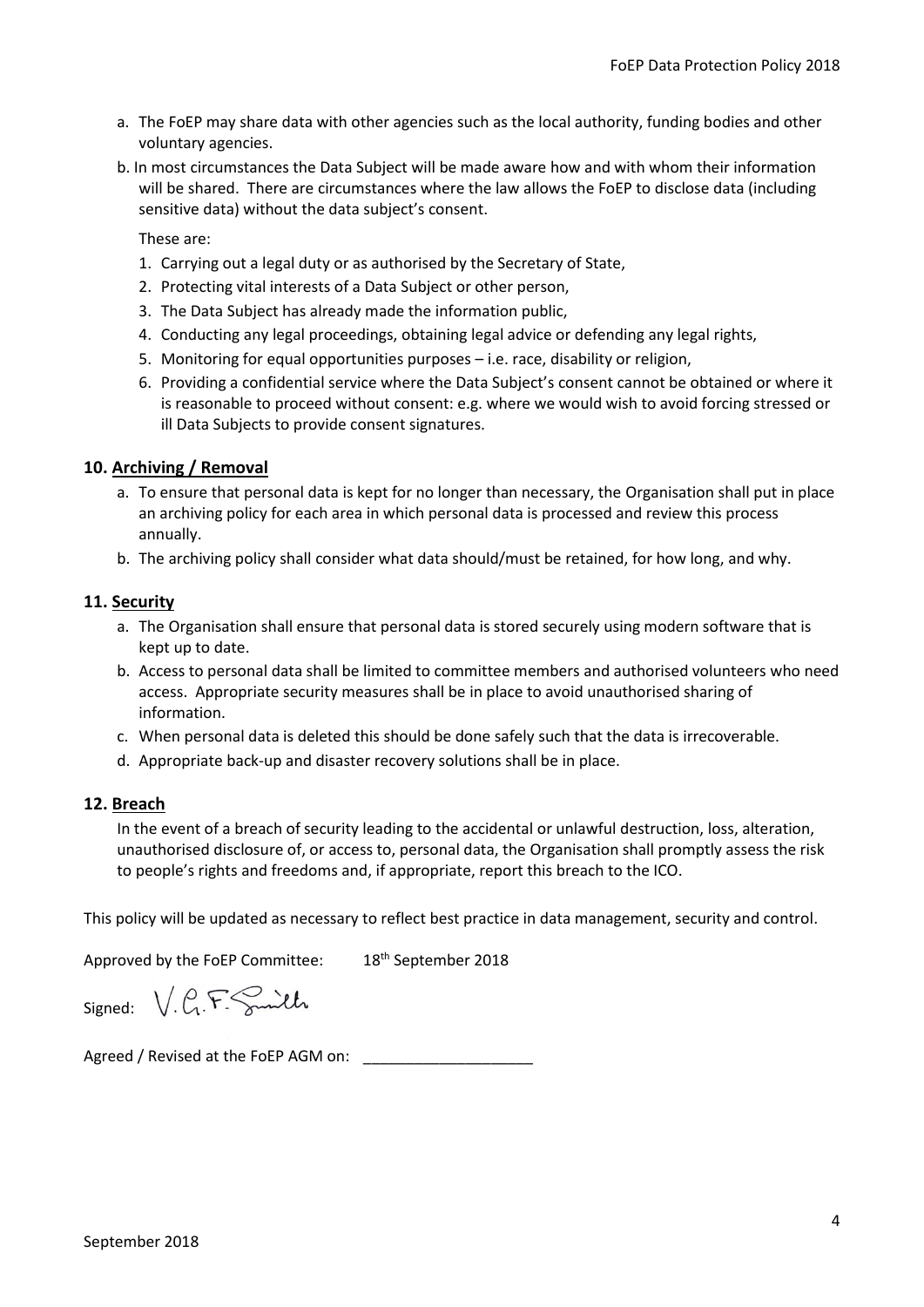# **Friends of Eastfield Park**

# Appendix to Data Protection & Privacy Policy GDPR: REGISTER OF SYSTEMS & ARCHIVING September 2018

In accordance with the General Data Protection Regulation which came into force on 25 May 2018, this Appendix sets out the approach of the friends of Eastfield Park to the collection, use, management and archiving of personal information.

# **1. General Membership Database**

This section describes the approach of the FoEP to the collection, use and management of personal data of members and 'interested others', stored in the General Membership Database.

#### **a. The data we collect and how we collect it**

Members of the Friends of Eastfield Park and those interested in receiving communications from the FoEP are invited to complete a registration form and to supply their name, email address, residential address and telephone number. They are also requested to tick a bock indicating whether they wish to be a full member or simply receive communications from the FoEP (as 'interested others'). (A minimum of name and email **or** residential address is required to register.) Certain other personal data may be added to the name (e.g. date of birth of committee members, positions held within the FoEP, and occupation, place of work, membership of other organisations, skills and interests where this is relevant to activities within the FoEP.) No sensitive personal information is recorded.

The data also includes names and contact details of local officials (Councillors, Council Officers, Park Rangers, Community Activists, etc.) who are not members of the FoEP but who receive communications *ex officio*. The information recorded about these individuals is all in the public domain.

#### **b. How the data are stored and who has access to them**

The data are entered on to an Excel spreadsheet by the Chairman and updated as new data are made available throughout the year (e.g. change of email or residential address).

It is also intended to enter names and email addresses onto a Mailchimp contact database in order to facilitate the dispatch/receipt of emails.

Only the officers of the FoEP (i.e. Chair, Vice-Chair, Treasurer and Secretary) have access to the database containing the personal data of members and 'interested others'.

The Excel spreadsheet maintained by the Chair (see above) is shared with the other officers each time it is updated. All of the spreadsheets held by officers are password-protected and regularly backed up.

Paper registration forms (which are also the record of the explicit informed consent) are stored securely by the Chair who also makes scanned copies which are stored electronically with the Excel database in a password protected folder.

Online registration forms are similarly stored electronically and password protected.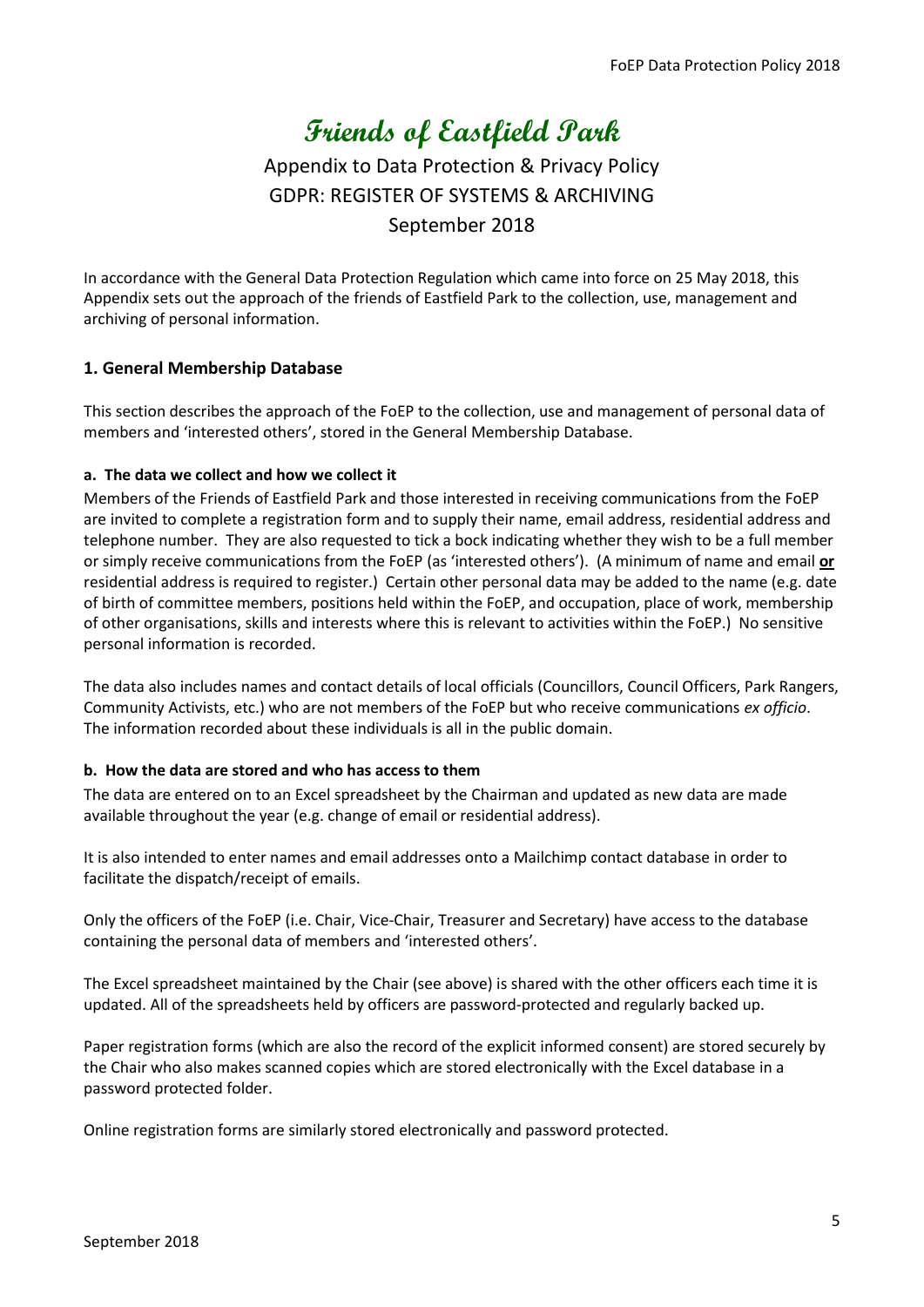#### **c. Sharing the data**

The complete data set is shared solely between the officers as described above.

The complete data set will not be shared with any third party unless legally obliged to do so.

From time to time it might be necessary to share personal data of FoEP members with another member or volunteer in order, for example, to arrange an activity or an event. This will not, however, be done, without the agreement of the members concerned.

#### **d. Purpose for which the data are used**

The data are processed on the basis of explicit informed consent of members (and 'interested others' who have requested to receive communications from the FoEP) and legitimate interest of those who receive communications *ex officio*.

The data are used primarily as a vehicle for disseminating information about Eastfield Park and the FoEP and its activities.

The application form specifically asks members/'interested others' to opt in to receiving information from the FoEP.

Each email sent to members/'interested others' provides the option to unsubscribe.

#### **e. Data removal and archiving**

Membership of the FoEP is indefinite and members/'interested others' are kept on the database until they request to be removed or move away from the area. (Those who move away from the area may request to continue to receive information from the FoEP in which case they will be kept on the database).

From 2018, the names of members who are removed from the database will be kept in an archive along with information about their activities in the FoEP. The archive list is used solely for historical purposes. No personal information in the archive about living individuals will be published without their consent.

# **2. Minutes of Meetings**

This section describes the approach of the FoEP to the publication of names within the Minutes of Meetings including the annual AGM.

# **a. The data we collect and how we collect it**

The names of people attending FoEP committee meetings, including visitors, are normally recorded by the Minutes Secretary and included in the minutes of the meeting. Those attending the AGM are asked to complete a register and are also included in the minutes. (They are also invited to add contact details but this is optional.)

# **b. How the data are stored and who has access to them**

Minutes of meetings (including the AGM) are recorded on paper and electronically and are circulated widely within the community. If a visitor to a Committee Meeting does not wish to have their name recorded, they are invited to state this fact at the beginning of the meeting when Apologies are recorded. If a visitor to the AGM does not wish to have their name recorded, they are invited to indicate this on the register.

Contact details given at the AGM are used only to invite those who are not members or 'interested others' to receive regular communications from the FoEP. The contact details of those who decline the invitation will be destroyed by shredding.